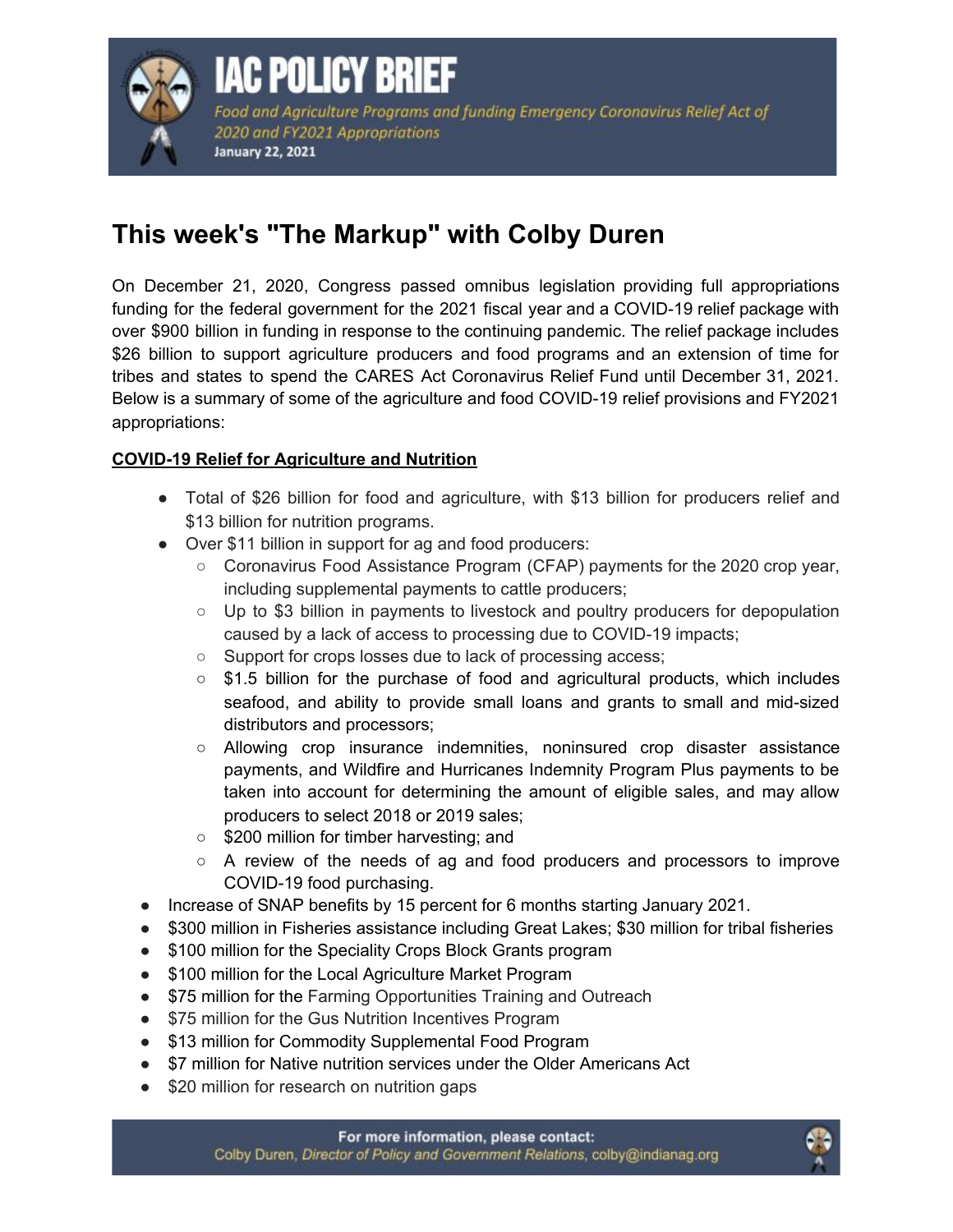

*"The Markup" is IAC's new weekly policy brief update to keep Indian Country in the loop on what is going on in the Washington, D.C. beltway. A "markup" is when a congressional committee meets to offer changes, amendments, and to debate legislation, and we hope the information provided in the IAC Markup policy brief will provide the same opportunity for knowledge sharing and involvement in the process.*

On January 20, 2021, President Joe Biden and Vice-President Kamala Harris were sworn into office marking a change in the administration as well as in leadership in the U.S. Senate. With Senator Chuck Schumer (D-NY) now Senate Majority Leader and Sen. Mitchell McConnell (R-KY) serving as Minority Leader, there are new dynamics in Congress. Look for more updates as congressional leadership releases additional priorities and schedules.

President Biden started by signing 17 executive actions on his first day in office and 10 more the following day focusing on COVID-19 pandemic responses, racial equity, climate change, and several other issues. The top actions taken through the executive actions are the United States rejoining the World Health Organization and the Paris Climate Agreement, review the boundaries of the Bears Ears National Monument, cancel the Keystone XL pipeline permit, and impose a 60-day moratorium on the approval of oil and gas leases on federal lands – including in Alaska's Arctic National Wildlife Refuge.

For food and agriculture producers, rejoining the Paris Climate fits with the administration's focus on addressing issues of climate change and helps take steps towards supporting more regenerative agriculture practices. Further, the actions of Bears Ears and Keystone XL signal a change in addressing natural resources and actions occurring in federal lands, which can have impacts on additional agricultural or food uses. The IAC will keep an eye on additional policy announcements and changes focused on regenerative agriculture and climate change as they are announced in the days ahead.

#### **All of President Biden's executive actions can be found[:](https://www.whitehouse.gov/briefing-room/presidential-actions/%C2%A0) [HERE](https://www.whitehouse.gov/briefing-room/presidential-actions/%C2%A0)**

Additionally, the Biden-Harris Administration extended the moratorium on evictions and foreclosures, included under USDA's Single-Family Housing Direct and Guaranteed loans through March 31, 2021. USDA's press release is: **[HERE](https://www.usda.gov/media/press-releases/2021/01/20/biden-administration-announces-foreclosure-moratorium-and-mortgage)**

#### **President Biden's COVID Relief Priorities Plan**

Last week, President Biden released his administration's top priorities and plan for a \$1.9 billion COVID-19 response and recovery legislation. While this still requires congressional action, negotiations, and legislation, here are some of the plan's highlights: a national plan on COVID-19 vaccinations, additional funding to support tribal and state governments respond to the continuing pandemic; support for small businesses; and stimulus checks for individuals. for more about the President's proposed plan, click[:](https://buildbackbetter.gov/wp-content/uploads/2021/01/COVID_Relief-Package-Fact-Sheet.pdf%C2%A0) **[HERE](https://buildbackbetter.gov/wp-content/uploads/2021/01/COVID_Relief-Package-Fact-Sheet.pdf%C2%A0)**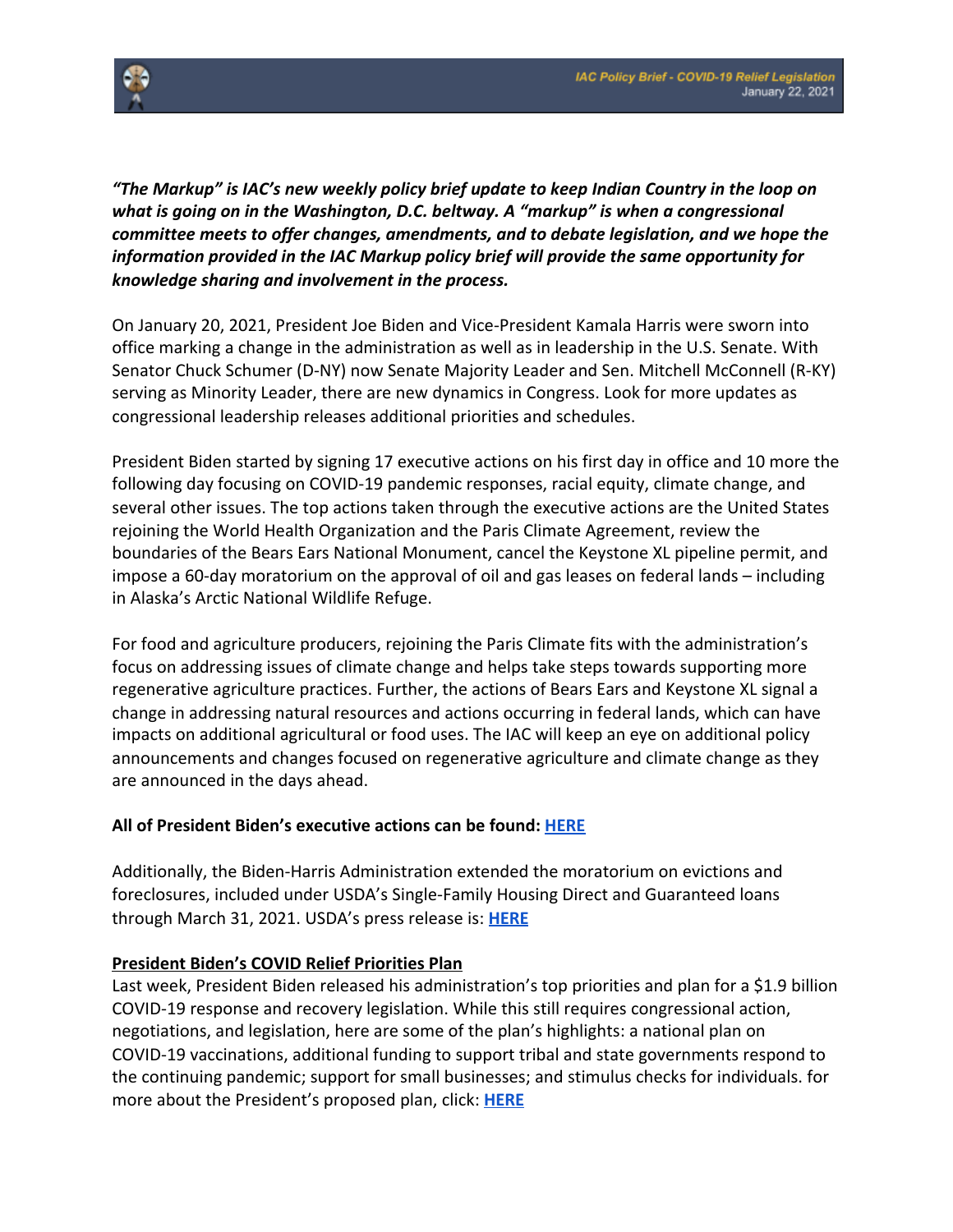

#### **Key USDA and DOI Appointments**

On Monday, the Biden Transition Team announced a few key appointments, including nominating Dr. Jewel H. Bronaugh to serve as Secretary of USDA and Elizabeth Klein to be the Deputy Secretary of Interior.

After the swearing in of President Biden and Vice-President Harris, USDA announced additional staff changes and appointments:

- Acting USDA Secretary: (until Secretary Vilsack is confirmed by the Senate)
- Chief of Staff for the Secretary: Katharine Feguson
- Deputy Chief of Staff for Policy and Senior Advisor on Climate to the Secretary: Robert Bonnie
- Senior Advisor on Nutrition to the Secretary: Kumar Chandarm
- Senior Advisor on COVID-19 to the Secretary: Sara Bleich
- Interim Deputy Assistant Secretary for Administration: Dr. Gregory Parham
- Communications Director: Matt Herrick
- White House Liaison: Justo Robles
- Deputy Under Secretary for Food, Nutrition, and Consumer Services: Stacy Dean
- Deputy Under Secretary for Rural Development: Justin Maxson
- Deputy Under Secretary of Marketing and Regulatory Programs: Mae Wu
- Principal Deputy General Counsel: David Grahn

#### Check out USDA's press releases: **[HERE](https://www.usda.gov/media/press-releases/2021/01/20/us-department-agriculture-announces-key-staff-appointments)** and **[HERE](https://www.usda.gov/media/press-releases/2021/01/21/us-department-agriculture-announces-three-deputy-under-secretaries)**

In a press release on Wednesday, the Department of the Interior announced some key initial appointments as Rep. Deb Haaland is awaiting Senate confirmation to serve as Secretary of Interior, including:

- Principal Deputy Solicitor: Robert Anderson (Bois Forte Band of the Minnesota Chippewa Tribe)
- Deputy Solicitor for Indian Affairs: Ann Marie Bledsoe Downes (Winnebago Tribe of Nebraska)
- Chief of Staff to the Secretary: Jennifer Van der Heide

For a full list, check out DOI's press released: **[HERE](https://www.doi.gov/pressreleases/interior-department-announces-members-biden-harris-leadership-team)**

#### **USDA Opens Up CFAP 3.0**

On January 19th, 2021, USDA opened a third round of its Coronavirus Food Assistance Program (CFAP) for agricultural producers and is accepting applications through February 26, 2021. These new payments include additional eligibility for some producers, including livestock contract producers, pullets, and turfgrass sod producers. Some producers who submitted and received payments will get additional adjustments by modifying their CFAP2 application by